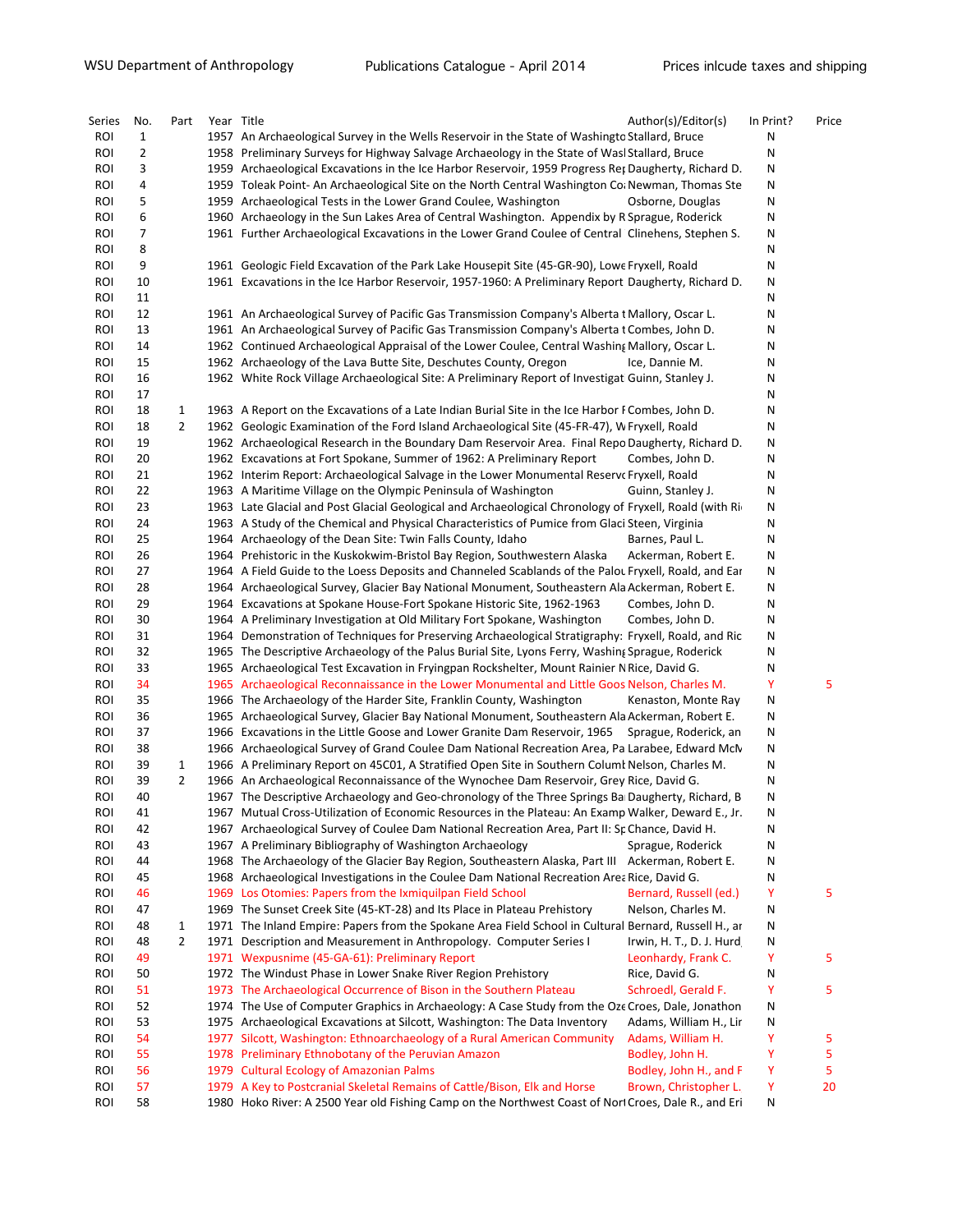| ROI                      | 59             |        | 1981 Replicative Systems Analysis: A Model Applied to the Vein Quartz Artifact: Flenniken, J. Jeffery                                                                                                              | Ν      |           |
|--------------------------|----------------|--------|--------------------------------------------------------------------------------------------------------------------------------------------------------------------------------------------------------------------|--------|-----------|
| ROI                      | 60             |        | 1983 Organizational Variability in Late Paleo-Indian Assemblages<br>Knudson, Ruthann                                                                                                                               | Υ      | 10        |
| ROI                      | 61             |        | 1989 Bandelier Archaeological Excavation Project: Research Design and Summe Kohler, Timothy A. (ec                                                                                                                 | Υ      | 10        |
| ROI                      | 62             |        | 1990 Bandelier Archaeological Excavation Project: Summer 1989 Excavations at Kohler, Timothy A. (eq.                                                                                                               | Υ      | 10        |
| ROI                      | 63             |        | 1991 Ozette Archaeological Project Research Report I: House Structure and Flo Samuels, Stephan R. (                                                                                                                | Ν      |           |
| ROI                      | 64             |        | 1992 Bandelier Archaeological excavation Project: Summer 1990 Excavations at Kohler, Timothy A., ar                                                                                                                | Υ      | 15        |
| ROI                      | 65             |        | 1993 Papers on the Early Classic Period Prehistory of the Pajarito Plateau, New Kohler, Timothy A., ar                                                                                                             | Υ      | 15        |
| ROI                      | 66             |        | 1994 Ozette Archaeological Project Research Report II: Fauna<br>Samuels, Stephan R. (                                                                                                                              | Y      | 25        |
| ROI                      | 67             |        | 1994 Modeling Prehistoric Agricultural Productivity in Southwestern Colorado: Van West, Carla R.                                                                                                                   | Y      | 25        |
| ROI                      | 68             |        | 2005 Ozette Archaeological Project Research Report III: Ethnobotany and Wood Whelchel, David L. (ec                                                                                                                | Υ      | 45        |
| CNA                      | 1              | 1      | 1983 Cultural Resources of the Rocky Reach of the Columbia River, Volume 1<br>Schalk, Randall F., and                                                                                                              | Ν      |           |
| CNA                      | $\mathbf{1}$   | 2      | 1983 Cultural Resources of the Rocky Reach of the Columbia River, Volume 2 Schalk, Randall F., anc                                                                                                                 | Ν      |           |
| <b>CNA</b>               | $\overline{2}$ | 1      | 1984 Cultural Resources Investigations from Libby Reservoir, Lincoln County, NrThoms, Alstaon V. (ed                                                                                                               | Ν      |           |
| <b>CNA</b>               | $\overline{2}$ | 2      | 1984 Cultural Resources Investigations from Libby Reservoir, Lincoln County, N(Smith, Allan H.                                                                                                                     | Ν      |           |
| <b>CNA</b>               | 3              |        | 1985 Archaeology of Heceta Island: A Survey of 16 Timber Harvest Units in the Ackerman, Robert E.,                                                                                                                 | N      |           |
| <b>CNA</b>               | 4              |        | 1987 Prehistoric Land Use in the Northern Rocky Mountains: A Perspective fror Thoms, Alstaon V., an                                                                                                                | Ν      |           |
| <b>CNA</b>               | 5              |        | 1987 Archaeology of Coffman Cove: A Survey of 15 Timber Harvest Units on Pri Ackerman, Robert E.,                                                                                                                  | N      |           |
| <b>CNA</b>               | 6              |        | 1987 Archaeology of Thorne Bay: A Survey of 22 Timber Harvest Units on Princ Ackerman, Robert E.,                                                                                                                  | Υ      | 5         |
| <b>CNA</b>               | $\overline{7}$ |        | 1988 Ethnography of the North Cascades<br>Smith, Allan H.                                                                                                                                                          | Ν      |           |
| <b>CNA</b>               | 8              |        | 1989 Prehistory and Paleoenvironments of the Silvies Plateau, Harney Basin, Sc Reid, Kenneth C., Johr                                                                                                              | Ν      |           |
| <b>CNA</b>               | 9              |        | 1989 Archaeology of Chokecherry Cave (35GR500), Grant County, Oregon<br>Draper, John A., and K                                                                                                                     | Ν      |           |
| <b>CNA</b>               | 10             |        | 1990 Excavations at Ellisford (450K706) in Oroville-Tonasket Unit Extension, Ch Reid, Kenneth C., Johr                                                                                                             | Υ      | 5         |
| <b>CNA</b>               | 11             |        | 1990 An Intensive Cultural Resources Inventory Survey of the Dworshak Reserv Draper, John A., with                                                                                                                 | Υ      | ${\sf 5}$ |
| <b>CNA</b>               | 12             |        | 1990 Test Excavations at 10NP143 and 10NP292, Lower Clearwater River, West Draper, John A., and C                                                                                                                  | Υ      | 5         |
| <b>CNA</b>               | 13             |        | 1991 A Cultural Resources Overview of the Snake River Basin: Prehistory and PaReid, Kenneth C. (edit                                                                                                               | Ν      |           |
| <b>CNA</b>               | 14             |        | 1991 The Riparia (45WT1) Excavations in the Lower Snake Valley, Southeastern Reid, Kenneth C. (edit                                                                                                                | Y      | 5         |
| CNA                      | 15             |        |                                                                                                                                                                                                                    | Ν      |           |
| <b>CNA</b>               | 16             | 1      | The Calispell Valley Archaeological Project Final Report Volume 1<br>Andrefsky, William, Jr                                                                                                                        | N      |           |
| <b>CNA</b>               | 16<br>16       | 2<br>3 | 2000 The Calispell Valley Archaeological Project Final Report Volume 2: Historic Andrefsky, William, Jr                                                                                                            | Υ<br>Υ | 10<br>10  |
| <b>CNA</b>               | 16             | 4      | 2000 The Calispell Valley Archaeological Project Final Report Volume 3: Calispel Andrefsky, William, Jr<br>2000 The Calispell Valley Archaeological Project Final Report Volume 4: Artifact Andrefsky, William, Jr | Υ      | 10        |
| <b>CNA</b><br><b>CNA</b> | 16             | 5      | 2000 The Calispell Valley Archaeological Project Final Report Volume 5: Referer Andrefsky, William, Jr                                                                                                             | Y      | 10        |
| <b>CNA</b>               | 17             |        |                                                                                                                                                                                                                    | Ν      |           |
| <b>CNA</b>               | 18             |        |                                                                                                                                                                                                                    | Ν      |           |
| <b>CNA</b>               | 19             |        |                                                                                                                                                                                                                    | Ν      |           |
| <b>CNA</b>               | 20             |        | 1992 Archaeological Investigations of Washington State University-Vancouver FSanders, Paul H. (edito                                                                                                               | Υ      | 5         |
| <b>CNA</b>               | 21             |        |                                                                                                                                                                                                                    | Ν      |           |
| <b>CNA</b>               | 22             |        | 1993 Site 32DU955A: Folsom Occupation of the Knife River Flint Primary Source Root, Matthew J.                                                                                                                     | Ν      |           |
| <b>CNA</b>               | 23             |        | 1994 Archaeological Testing at Three Sites along the North Umpqua Drainage, I Andrefsky, William, Jr                                                                                                               | Y      | 5         |
| <b>CNA</b>               | 24             |        | 1994 Archaeological Testing at Three Sites along the South Umpqua Drainage, I Andrefsky, William, Jr                                                                                                               | Υ      | 5         |
| <b>CNA</b>               | 25             |        | 1994 Archaeological Survey of BLM Lands in the Vicinity of Alkali Valley, Klamat Samuels, Stephan R., I                                                                                                            | Y      | 5         |
| <b>CNA</b>               | 26             |        |                                                                                                                                                                                                                    | Ν      |           |
| <b>CNA</b>               | 27             |        | 1995 The Rondeau Butte Elevations: Archaeological Testing at 35DO635 and 35 Harder, David A.                                                                                                                       | Υ      | 5         |
| CNA                      | 28             |        | 1995 Archaeological Collections Inventory and Assessment of Marmes Rockshe Collins, Mary B., and V                                                                                                                 | Ν      |           |
| <b>CNA</b>               | 29             |        | 1996 1995 WSU Archaeological Block Survey of the Hanford 600 Area<br>Andrefsky, Wiliiam, Jr                                                                                                                        | Ν      |           |
| <b>CNA</b>               | 30             | В      | 1989 Phase I Archaeological Survey and Testing of Two Proposed Sites for the N Lothson, Gordon Allar                                                                                                               | Y      | 5         |
| CNA                      | 30             | Α      | 1996 Ethnographic Overview and Assessment of Federal and Tribal Lands in the Ackerman, Robert E.                                                                                                                   | N      |           |
| <b>CNA</b>               | 31             |        | 1996 Archaeological Testing at the Leaning Oak Site (35JA349) along the North Morrison, John G., and                                                                                                               | Y      | 10        |
| CNA                      | 32             |        |                                                                                                                                                                                                                    | N      |           |
| CNA                      | 33             |        |                                                                                                                                                                                                                    | N      |           |
| CNA                      | 34             |        |                                                                                                                                                                                                                    | N      |           |
| CNA                      | 35             |        |                                                                                                                                                                                                                    | N      |           |
| <b>CNA</b>               | 36             |        |                                                                                                                                                                                                                    | N      |           |
| <b>CNA</b>               | 37             |        | 1991 Results of an Archaeological Survey and Test Excavations at Bumping Lake Draper, John A.                                                                                                                      | Y      | 5         |
| CNA                      | 38             |        |                                                                                                                                                                                                                    | N      |           |
| <b>CNA</b>               | 39             |        | 1995 Archaeological Collections Management Plan for Resources from Facilitie: Andrefsky, William, Jr                                                                                                               | Y      | 5         |
| CNA                      | 40             |        |                                                                                                                                                                                                                    | N      |           |
| CNA                      | 41             |        |                                                                                                                                                                                                                    | N      |           |
| CNA                      | 42             |        |                                                                                                                                                                                                                    | N      |           |
| CNA                      | 43             |        |                                                                                                                                                                                                                    | N      |           |
| CNA                      | 44             |        |                                                                                                                                                                                                                    | Ν      |           |